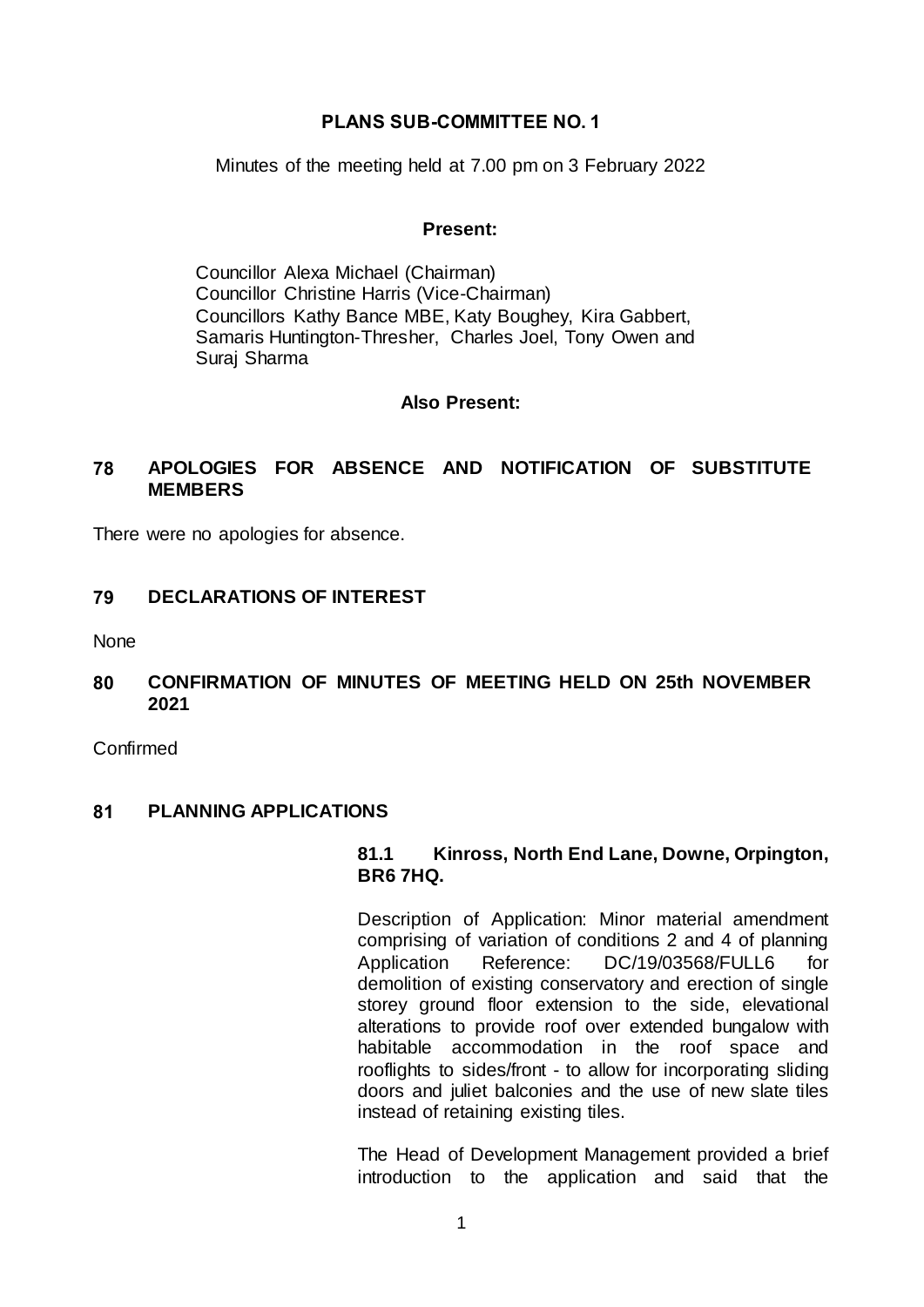> application lay within the Green Belt. He showed Members some photos of the house as altered. It was noted that the application was retrospective.

> The officer recommendation was that planning permission be granted, subject to the conditions as outlined in the report.

> Oral representations were heard in support of the application.

> Ward Councillor Richard Scoates was not present at the meeting, but he requested that the following statement be read out and recorded in the minutes:

*'I do not have objections to the minor alteration to condition 4, but i do object to the variation of condition 2 to allow larger sliding windows and Juliet balconies. This condition was given in the previous permission to protect the neighbouring property's amenities from being overlooked. There is a only a small separation strip between Kinross and Little Orchard which will result in overlooking into the garden and through a bedroom window of Little Orchard.* 

*Condition 2 allowed the previous application to be acceptable, and removing it will defeat the object of conditioning an approval when considering the pros and cons of an application. I would therefore ask the committee to approve a split decision to allow changes to condition 4 for the roof tiles, but to refuse alterations to condition 2 on the grounds that it would be to the detriment of the neighbours residential amenity.'*

The Council's legal representative advised the Chairman that it would not be possible to approve a split decision. Only a Planning Inspector could approve that.

Members, having considered the report objections and representations **RESOLVED THAT THE APPLICATION BE REFUSED** for the following reason:

**The proposed alterations would have an unacceptable impact on the amenities of the neighbouring property, by reason of increased opportunities for overlooking and a loss of privacy, contrary to Policies 6 and 37 of the Bromley Local Plan.**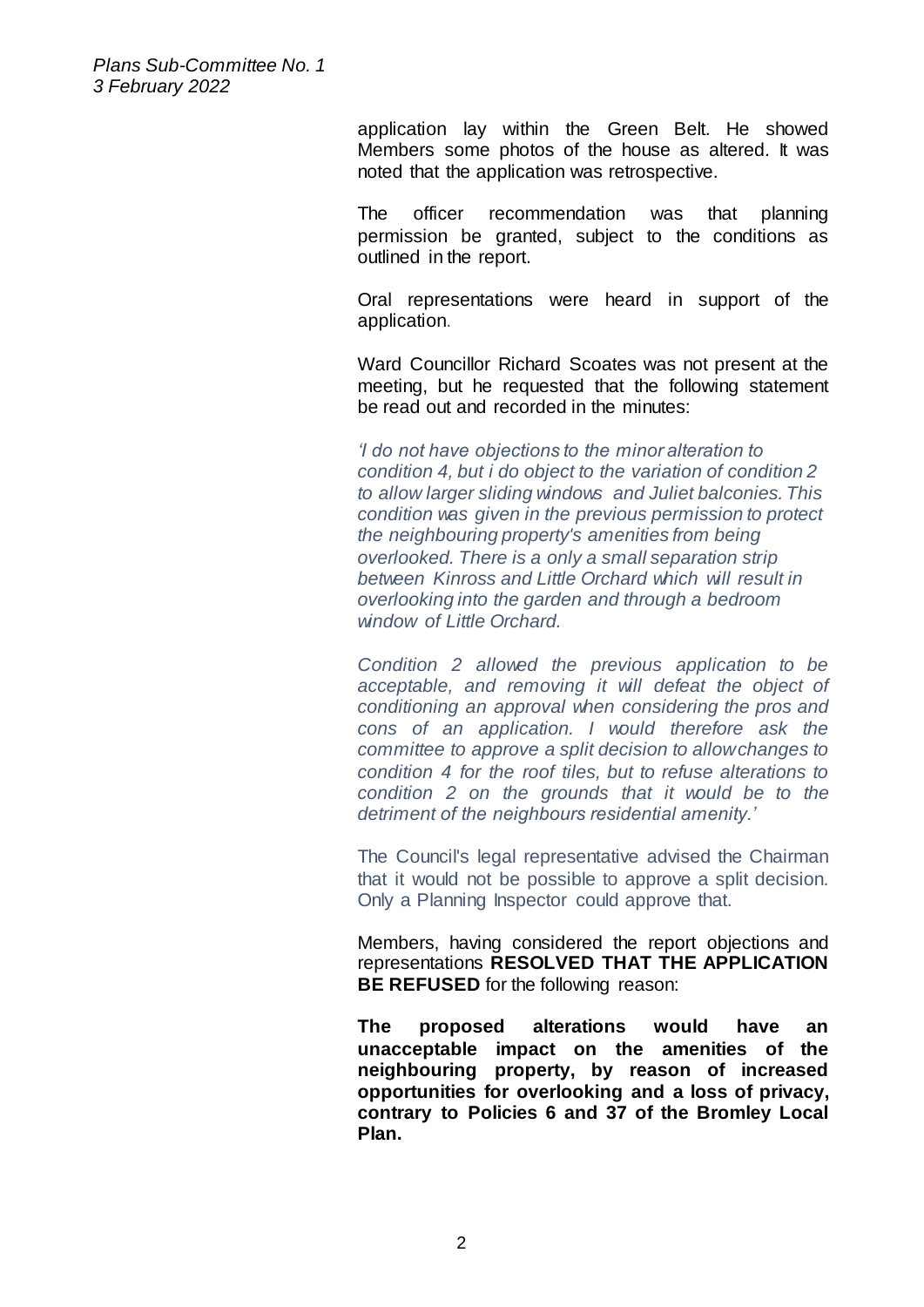#### **81.2 Babington House School, Grange Drive, Chislehurst, Bromley, BR7 5ES**

Description of Application: Erection of single storey extension to south east elevation to provide permanent classroom.

The Head of Development Management stated that the single storey extension had already been constructed and completed so in essence this was a retrospective planning application.

The Planning Officers had recommended that the application be approved.

It was noted that objections to the application had been received.

Ward Councillor Katy Boughey commented that pupil numbers were due to increase from 401 to 420 by September 2022 and that the Highways Department had not raised any concerns. However Cllr Boughey was aware from her local knowledge of the area that parking on Grange Drive and the surrounding roads when pupils and staff arrive and depart was very busy, in fact it could be described as chaotic. This was mainly due to inconsiderate parking by parents.

Councillor Boughey expressed the view that an up to date Travel Plan was definitely needed. She was concerned that a Travel Plan had not been submitted with the application and requested that an up to date Travel Plan be provided by the beginning of April 2022. Councillor Boughey noted that this was a retrospective application and was not impressed with the fact that the applicant was not paying proper attention to planning law and procedures.

Councillor Boughey referred to a previous application from the school with respect to the sports pitch. As part of this planning application a condition for permission was that planting be undertaken along the boundary wall with Clifford Avenue. It was the case that one year later, despite two requests from the Planning Officers, this condition had not been complied with. There was no indication that the school had any intentions to comply with this condition as they had installed false grass right up to the Boundary Fence. Cllr Boughey felt that some form of action should be authorised by Committee to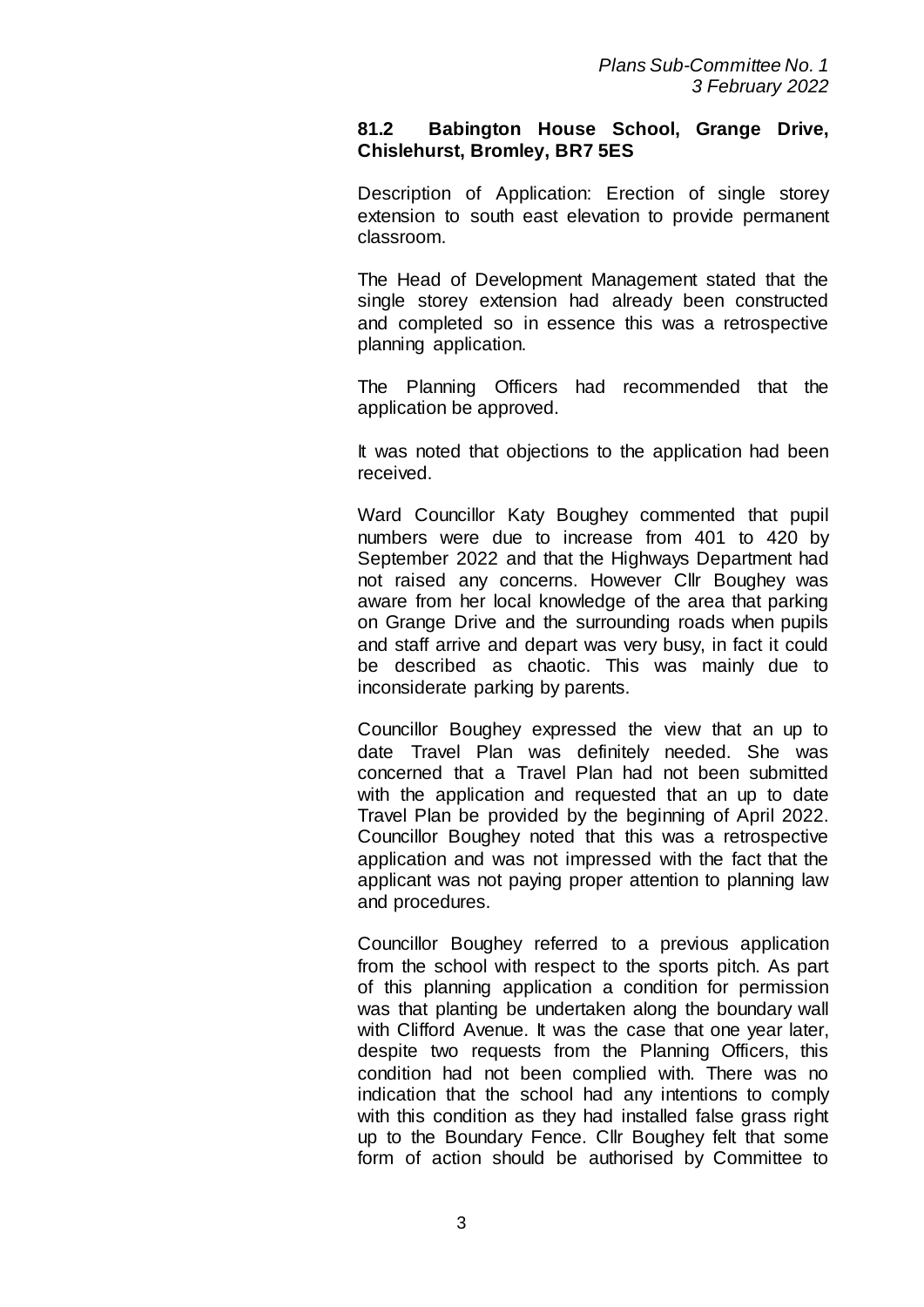> elicit a positive outcome with respect to this condition, so that planting could be in place by April 2022.

> Councillor Boughey referred to Section 7.3.8 of the report where it mentioned the possibility of the school accessing he roof area in the future. She stated that if Members were minded to grant the application that a condition be added that stipulated that no structure should be added to the roof without prior planning permission.

> Ward Councillor Suraj Sharma agreed with the issues raised by Cllr Boughey with respect to the Travel Plan and expressed surprise that this structure had been built without seeking planning permission first. He said that he was not against the structure being there, but did see the need for a Travel Plan.

> Members referred back to the issue that had been previously raised with respect to the planting conditions that had not been complied with. They asked if enforcement action in this regard could be authorised by the Committee. The Council's legal representative advised that this request could be minuted and that it could be dealt with under delegated powers. He said that this request could be put forward to the Planning Enforcement Manager with the requested enforcement action be implemented if he considered it appropriate.

> It was agreed that a legal agreement be drawn up so that the temporary modular building would not co-exist with the new structure.

> A Member felt that this application would not be the end of the applications from the school and she suggested that the Council request that the school submit a master plan that would highlight planned future development. The Head of Development Management said that an informative to this effect to the school could be something that could be considered.

> Members, having considered the report, objections and **representations, RESOLVED that the application BE DEFERRED** to seek the submission of a Travel Plan, to request a Masterplan for future development proposals, and for a legal agreement to secure the removal of the modular building. The Planning Enforcement Manager was also to consider if enforcement action was expedient for the failure to comply with the condition for boundary planting.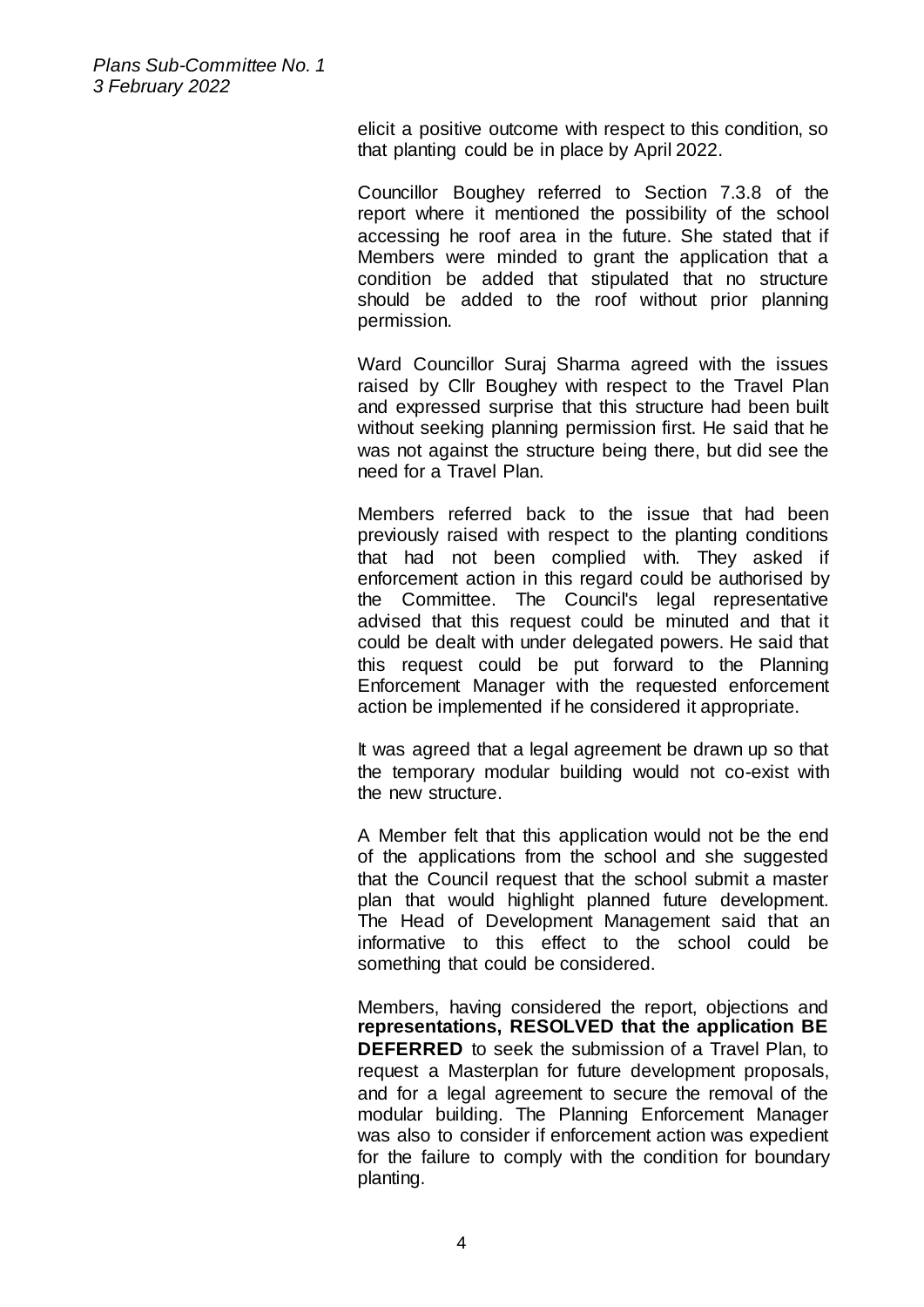## **81.3 Land Rear Of 165 And 167, White Horse Hill, Chislehurst**

Description of Application: Erection of a two storey, three bedroom, detached dwelling house with associated access, parking and amenity space.

The Head of Development Management explained to the Committee that this application was originally brought to Plans Sub-Committee 3 on the 6th of January 2022. Members did resolve to grant planning permission. However, subsequently an error in the report was brought to the officers' attention regarding the number of objections and support comments. This meant that when the report was originally presented it looked as if there were more support comments than objections. This had now been corrected and so the report was now being represented to the Committee for consideration.

The recommendation was to grant planning permission subject to the conditions outlined in the report.

It was noted that a late objection had been received and the Head of Development Management explained the nature of the objection.

Oral objections to the application were heard on the night.

Ward Councillors Katie Boughey and Suraj Sharma noted that this application had originally been brought to the Plans 1 Committee on January the 6th and was being represented to this Committee because of an administrative error in terms of the number of recorded supporters and objectors. The Ward Councillors considered that this clerical error made no difference materially to the application and they recommended that the application be permitted as per the recommendation in the report.

Members having considered the reports objections and representations, **RESOLVED THAT PERMISSION BE GRANTED** as recommended, subject to the conditions and informatives set out in the report

# **81.4 59 Downs Hill, Beckenham, BR3 5ET**

The Description of Application was noted as follows;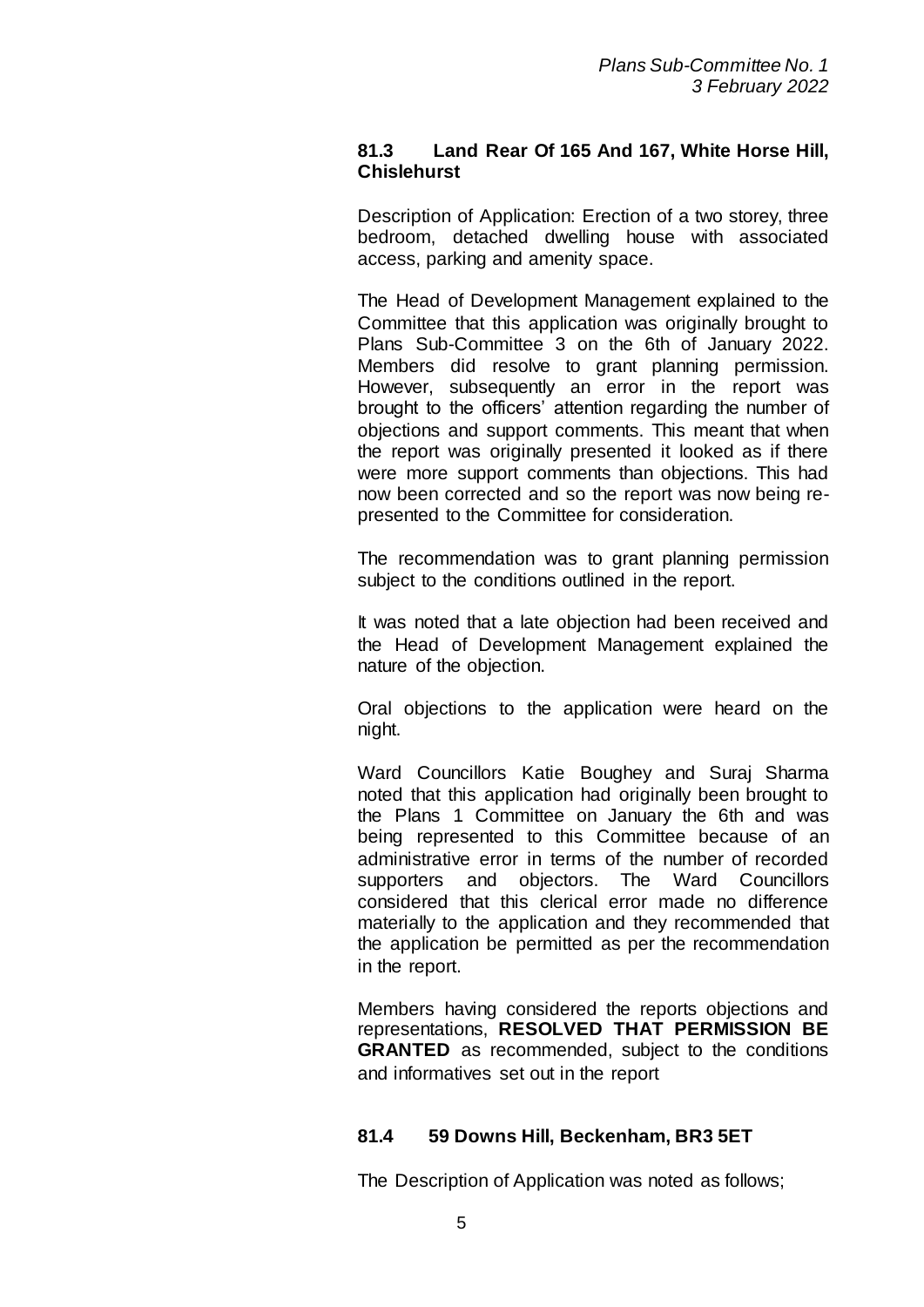> T2 Ash - Remove. T3 Norway Maple - Remove. T4 Oak - Remove. SUBJECT TO TPO 1387 (2.7.1997)

The application had been referred to committee on grounds of possible financial risk .

The recommendation was consent in part for the removal of the T2 Ash Tree,

The Chairman explained to the Committee that the application had incomplete information with respect to bore holes and more evidence may be required before any more trees should be felled.

Members having considered the report, objections and representations **RESOLVED that the application be DEFERRED** without any prejudice to future consideration to seek further details regarding evidence of the boreholes.

### **82 CONTRAVENTIONS AND OTHER ISSUES**

None.

# **83 TREE PRESERVATION ORDERS:**

| 84<br><b>COPERS COPE;</b><br><b>CONSERVATION AREA</b> | Oakhill House, 39 The Knoll, Beckenham, BR3<br>5JH                                                                                                                                                                                                        |
|-------------------------------------------------------|-----------------------------------------------------------------------------------------------------------------------------------------------------------------------------------------------------------------------------------------------------------|
|                                                       | $\blacksquare$<br>Description of Application: T1 Oak tree - Section<br>fell as close to ground level as possible and<br>replace.                                                                                                                          |
|                                                       | Members had to decide whether or not to consent<br>to the proposed tree removal. The<br>recommendation of the Planning Officers was that<br>consent be granted.                                                                                           |
|                                                       | Oral objections to the application were heard on<br>the night.                                                                                                                                                                                            |
|                                                       | The Chairman stated that she had received a<br>number of emails from local residents expressing<br>concern for the well-being of the tree and she had<br>also been contacted by Ward Councillor Stephen<br>Wells who opposed the felling of the oak tree. |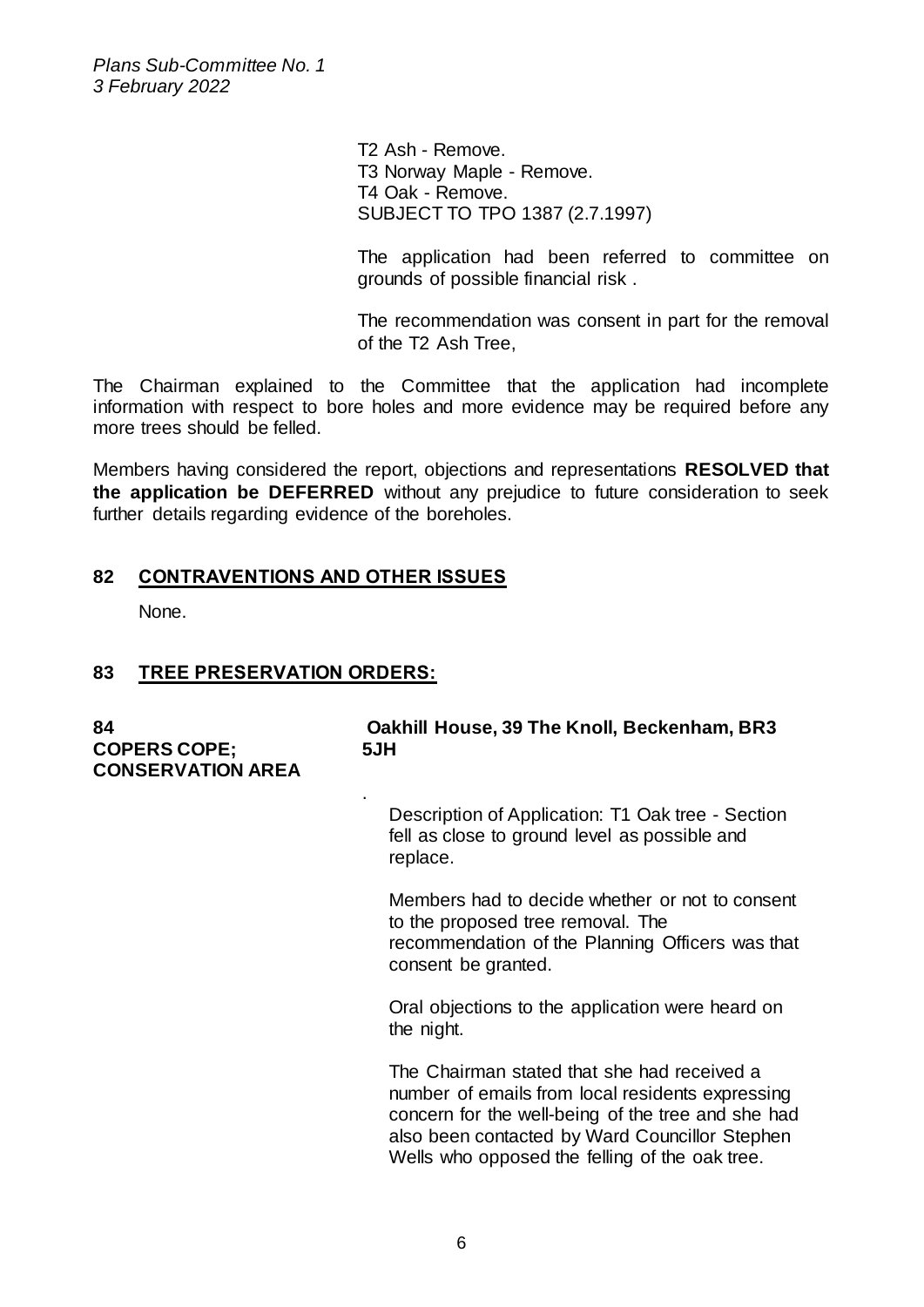A Member and the Chairman noted that the TPO for this tree had been confirmed on 25<sup>th</sup> November 2021 and they therefore wondered why it was now being brought back to Committee when there were no material changes from the previous application.

Members, having considered the report, objections and representations, **RESOLVED that the APPLICATION BE REFUSED** because the proposed works were considered unnecessary at this time, had not been sufficiently justified and would therefore have an undue impact on the amenity of the local area. This application would negate the objectives of the TPO and conflict with Policies 73 and 74 of the Bromley Local Plan (adopted January 2019) and Policy G7 of the London Plan (adopted March 2021.

#### **85 CHISLEHURST;CONSERVATION 27 Holbrook Lane, Chislehurst AREA**

# **Confirmation of TPO 2727--Land adjacent to**

Description of Application: Confirmation of Tree Preservation Order (TPO) 2727.

The officer recommendation was that the TPO be confirmed without modification.

Oral representations in objection to the application were heard at the meeting.

Photographs of the trees were circulated at the meeting.

The application had been referred to the Committee as an objection had been received.

The Chairman asked if it was correct that the TPO had been made collectively on 5 individual trees and 2 groups of trees. The Senior Tree Officer confirmed that this was the case as site access had not been possible. He also said that it could be possible to modify the TPO.

Ward Councillor Katy Boughey asked if a site visit had been made. The Tree Officer explained that visits had been attempted but the site had not been accessible. Councillor Boughey asked how site access could be obtained as this was key in assessing which individual trees should benefit from a TPO. She suggested that before a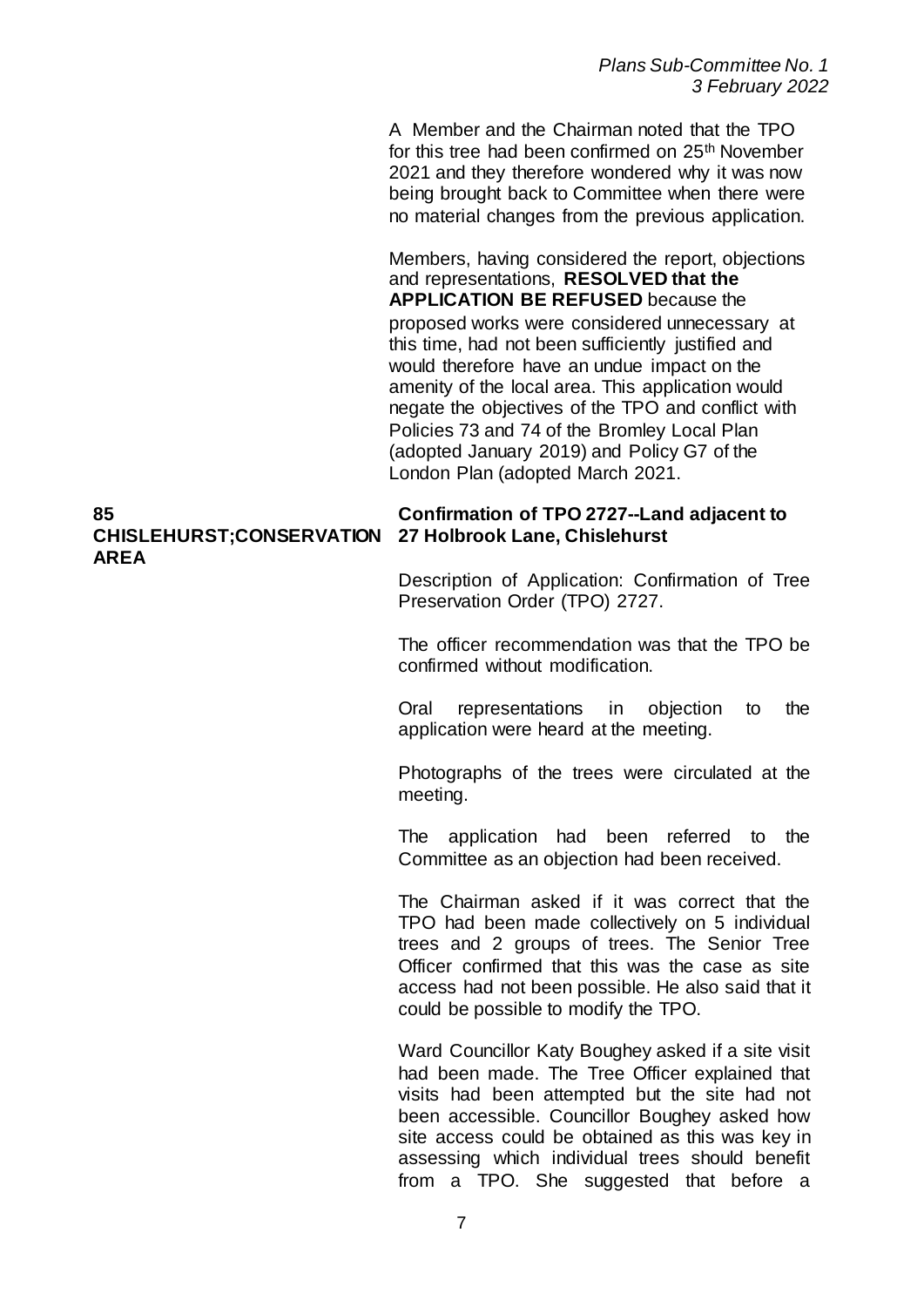> decision was made, perhaps arrangements could be made with the objector to arrange a site visit. The Senior Tree Officer replied that providing the 6 month expiry was not exceeded, the application could be deferred for a site visit.

> Cllr Suraj Sharma motioned that the application be deferred so that a site visit could be undertaken and this was seconded by Cllr Boughey.

> The Chairman proposed that the TPO be confirmed for all trees and then a site visit be arranged with the objector to see which trees (if any) should be felled or trimmed etc. This had been motioned earlier by Councillor Bance.

> A Member wondered why an application of this nature could come to Committee without a site visit.

> The Tree Officer responded that two site visits had been made but it had not been possible to gain access. Councillor Samaris Huntington Thresher supported the proposal to confirm the TPO followed by a site visit. Councillor Boughey withdrew her motion for a deferral.

There was a unanimous vote to confirm the TPO.

**Members having consulted the report, objections and representations, RESOLVED THAT THE TPO BE CONFIRMED for the reasons and subject to the conditions and informatives as set out in the report of the Assistant Director, Planning.** 

#### *Post Meeting Note:*

The landowner/objector has requested that the site description could be amended to being Plots 29 & 31 Holbrook Lane rather than land adjacent to 27 Holbrook Lane to avoid ownership and communication confusion.

*The Tree Manager has responded to say that the Council need only name a parcel of land to identify it associated with the TPO plan. So therefore the original name is sufficient for this purpose.*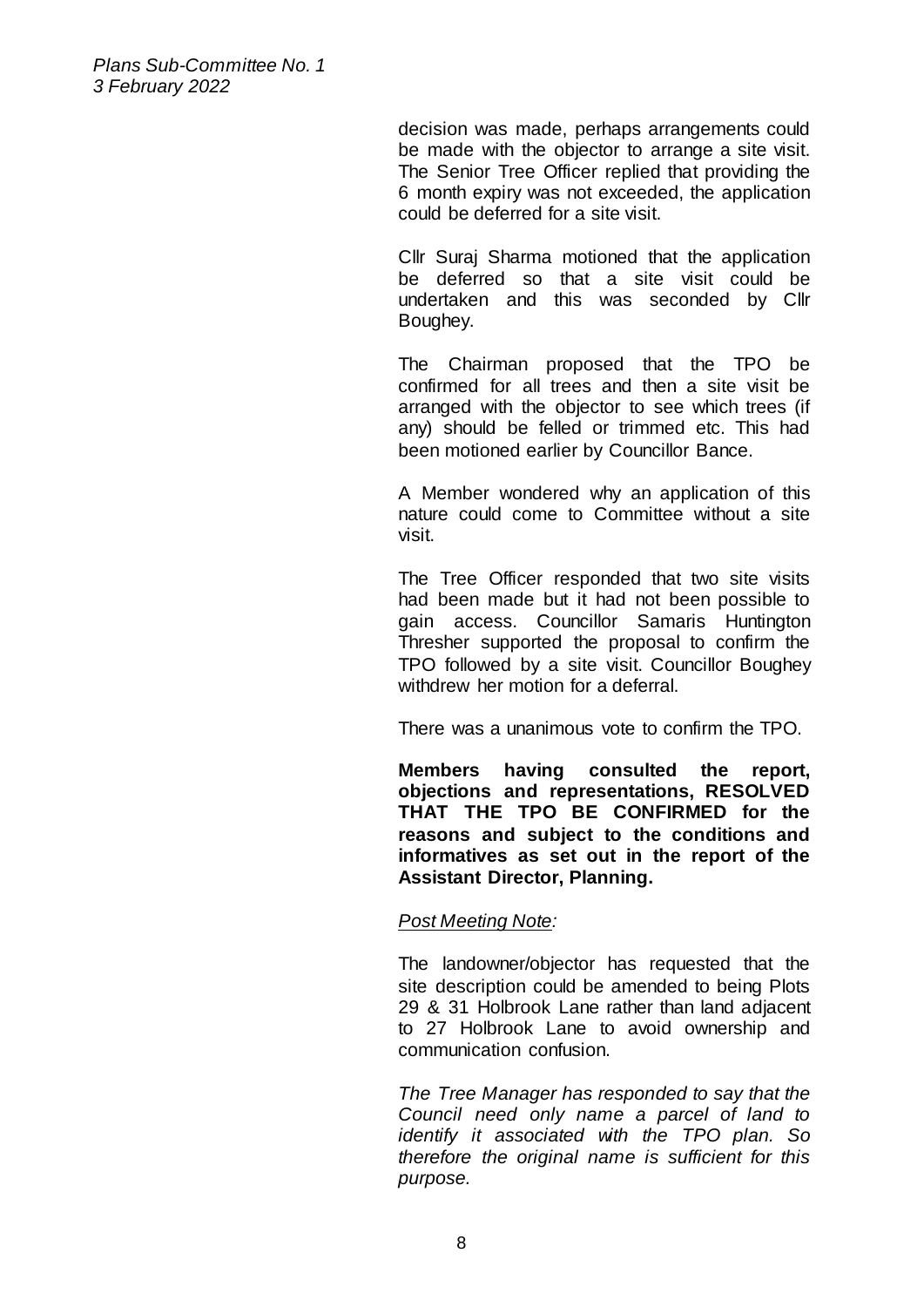| 86<br><b>ORPINGTON;</b>   | <b>Confirmation of TPO 2734--17 Avalon Close</b><br><b>Orpington Kent BR6 9BS</b>                                                                                                                                             |
|---------------------------|-------------------------------------------------------------------------------------------------------------------------------------------------------------------------------------------------------------------------------|
|                           | Description of Application: Confirmation of Tree<br>Preservation Order (TPO) 2734 at 17 Avalon Close<br>Orpington Kent BR6 9BS.                                                                                               |
|                           | The officer recommendation was that the Tree<br>Preservation Order be confirmed.                                                                                                                                              |
|                           | Members having consulted the report, objections and<br>representations, RESOLVED THAT THE TPO BE<br><b>CONFIRMED WITHOUT MODIFICATION</b> for the<br>reasons as set out in the report of the Assistant<br>Director, Planning. |
| 87<br><b>CHISLEHURST;</b> | <b>Confirmation of TPO 2745-28 Holbrook Lane</b><br><b>Chislehurst BR76PF</b>                                                                                                                                                 |
|                           | Description of Application: Confirmation of Tree<br>Preservation Order (TPO) 2745 at 28 Holbrook Lane<br>Chislehurst BR7 6PF.                                                                                                 |
|                           | The officer recommendation was that the Tree<br>Preservation Order be confirmed.                                                                                                                                              |
|                           | Members having consulted the report, objections<br>and representations, RESOLVED THAT THE TPO<br>BE CONFIRMED WITHOUT MODIFICATION for the<br>reasons as set out in the report of the Assistant<br>Director, Planning.        |
| 88<br><b>SHORTLANDS;</b>  | <b>Confirmation of Tree Preservation Order (TPO)</b><br>2758 - 19 & 30 Broadoaks Way, Bromley, BR2 0UA                                                                                                                        |
|                           | Description of Application: Confirmation of Tree<br>Preservation Order (TPO) 2758.                                                                                                                                            |
|                           | This matter had been referred to Committee and an<br>objection had been received.                                                                                                                                             |
|                           | The officer recommendation was that the TPO be<br>allowed to lapse.                                                                                                                                                           |
|                           | Members having consulted the report, objections<br>and representations, RESOLVED THAT THE TPO<br>BE ALLOWED TO LAPSE for the reasons as set<br>out in the report of the Assistant Director,<br>Planning                       |